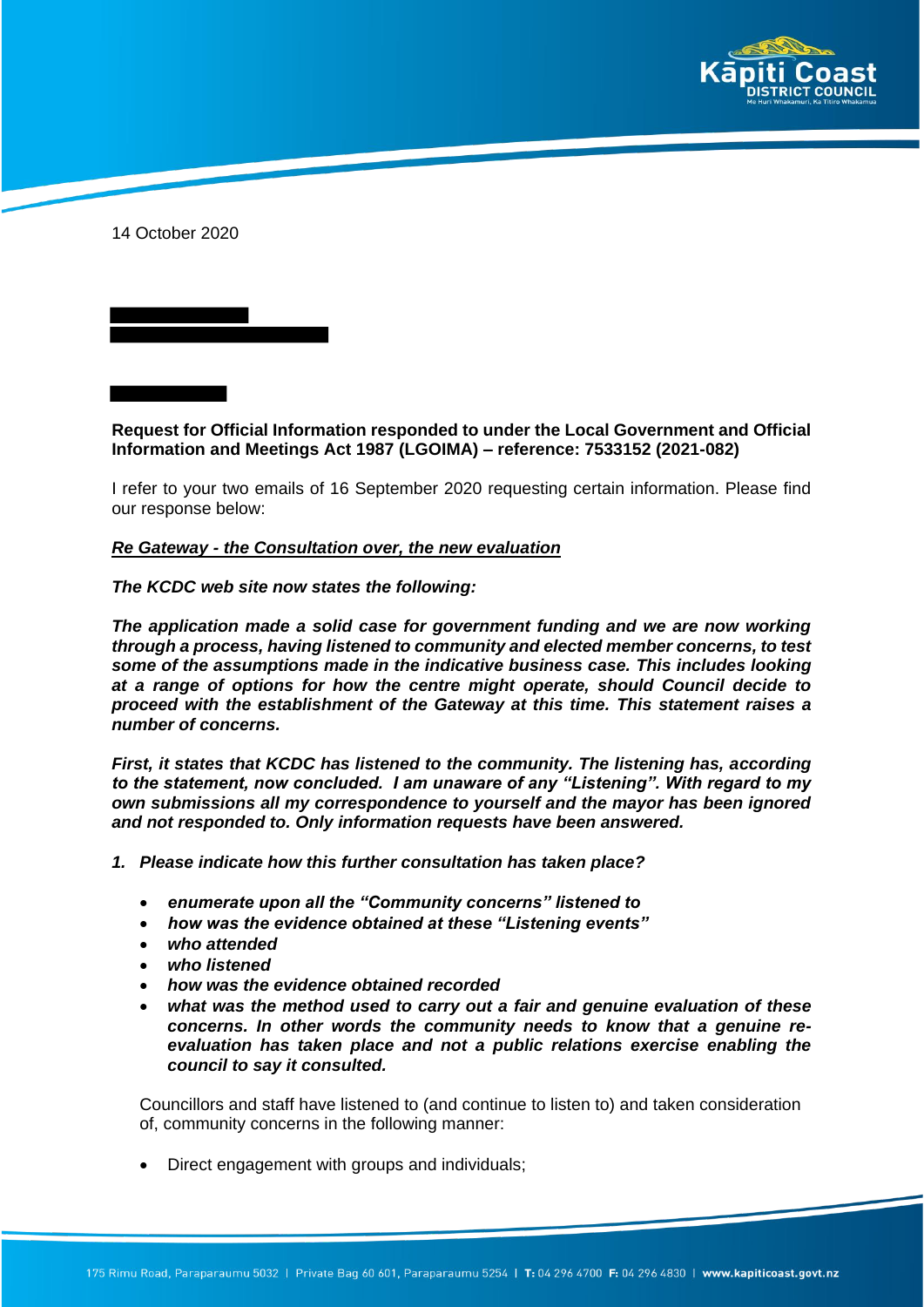- Official information request responses;
- Social media and other communication channels:
- *2. Second, it says KCDC is now going," to test some of the assumptions made in the indicative business case". What is the test and how is the test being carried out. It is our understanding, after reading the information available on the KCDC web site, that the business case is based on the Bevin report and unsubstantiated assumptions contained in the application form to the PGF.*

A small group of Councillors have met with staff to further investigate the assumptions used in the business case, including a range of scenarios. They have also considered the broader social, cultural, environmental and economic benefits of the project, along with future community engagement options.

As you are aware, the working group includes Councillors Janet Holborow, Angela Buswell, Sophie Hanford, Martin Halliday and Rob McCann.

All formal correspondence has been replied to in an appropriate manner and within required timeframes. Council has proactively made a significant amount of information available on its website concerning the project.

*3. There is only one expert report on the table at the moment. We would suggest that this Bevin report needs to be peer reviewed and KCDC has already been asked to pay for NZIER to carry out that review. (Three requests have been made not a single one has been replied to).* 

Thank you for your suggestion.

*4. Please explain how KCDC can test the Bevin Report and its assumption of visitor numbers exploding to 58,000, without having that report peer reviewed. As we understand it none of the councillors or council staff doing your "test" have any expertise in economic forecasting.*

Please see the following FAQ published on our website regarding the base for the projected growth in visitor numbers:

https://www.kapiticoast.govt.nz/your-council/projects/kapiti-gatewaycentre/#collapseFiveF

Council staff are currently preparing a paper for Council as per the 28 May 2020 decision, which will include a review of all assumptions.

#### *5. At page 14 of the application it states:*

*The total annual visitor limit to the Island is 58,000 and currently only 15,000 people are visiting, which means visitation is only at 25 percent. This is not only unsubstantiated, it is factually incorrect. It is has been arrived at by multiplying the maximum number of visitors allowed per day -160 x 365 days a year = 58,400. No bad weather, sailings every day, visitors flocking throughout the winter months. So can you please indicate how the special committee is testing such fictional figures, and more importantly, whether, having concluded the business case is based on fictional numbers there is no viable business case supporting the project.*

Please see our response to question 4 in the letter we sent you dated 6 October 2020.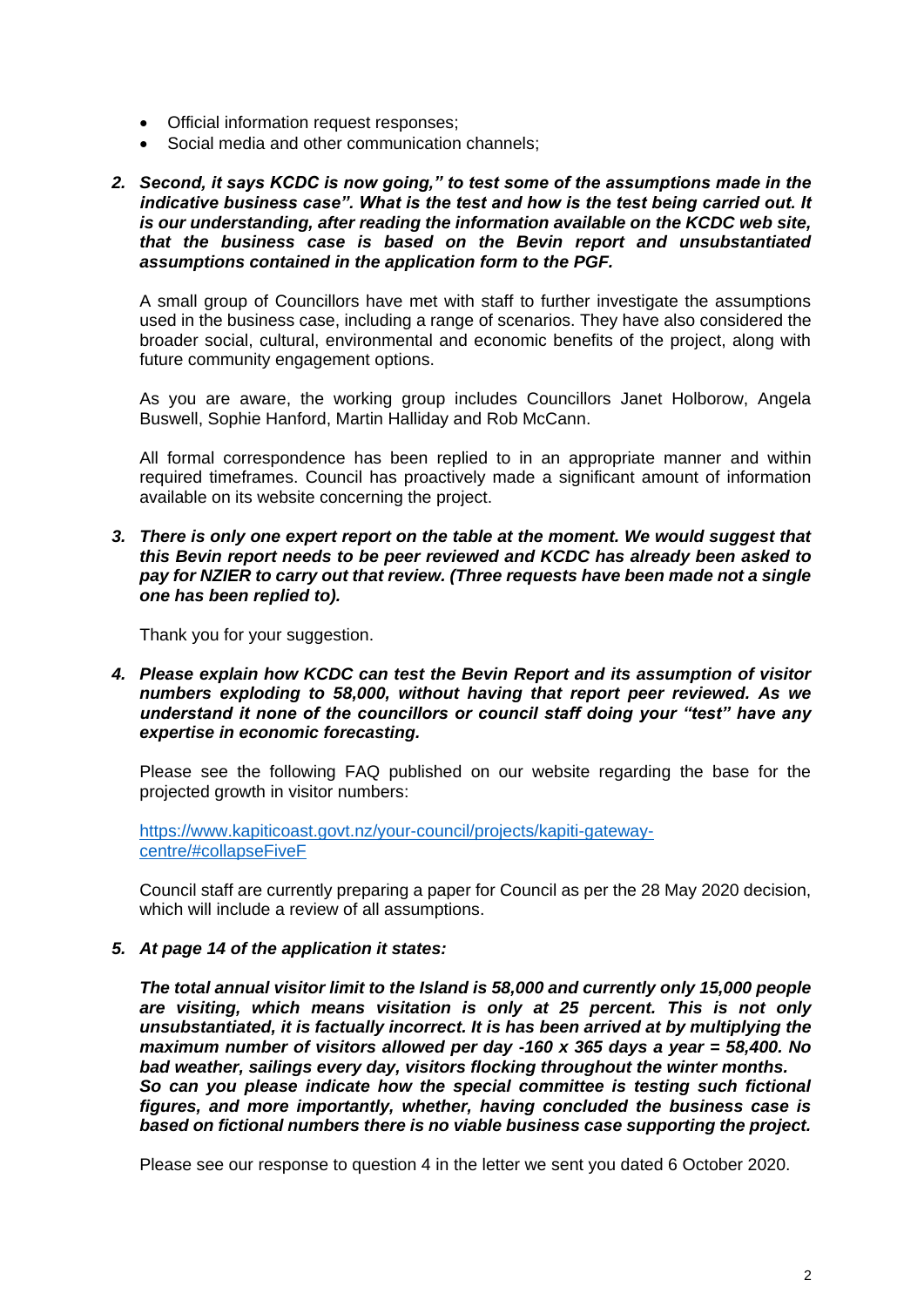*6. Another example of what appears to be unsubstantiated assertions made in the application to the PGF appear at [14]: No additional funding for this project will be required in the future.* 

No additional funding from PGF or central government is sought beyond the initial Capital investment.

*7. The proposed model of operation (which is still currently under development) will involve paid employees and volunteers. This is a model successfully used elsewhere to undertake similar services.*

*Kāpiti Coast District Council will financially support the operations of the Centre in the initial years; however, the ultimate objective is for the Centre to be largely selfsufficient. Opportunities have been identified for how this could be achieved through commercial activities, corporate partnerships, community giving initiatives, and specific grants to support educational, cultural and environmental programmes/events on a case-by- case basis. An operating budget (attached) with projections out to 2027/28 is attached.* 

*The unsubstantiated material is highlighted in yellow.* 

*How will the "test" ensure there is substantiation-i.e. there is hard evidence to back up these assertions? In your reply please* 

- *a. List the commercial partnerships naming the companies involved,*
- *b. the specific grants relied upon stating who is grantor, who is grantee,*
- *c. a copy of "This is a model successfully used elsewhere to undertake similar services".*

No commercial partnerships or grants have yet been progressed. Council has yet to decide whether to proceed with this project so it would be inappropriate to do so.

The successful models we refer are described on page 75 of the Indicative Business Case. https://www.kapiticoast.govt.nz/media/38156/kapiti-gateway-indicative-business-case.pdf

## *Another matter*

- *7. In preparing this letter I came across 3 further documents that you have not put on the KCDC website, though they were part of the application to the PGF. These are:*
	- *a. Feasibility Report p[15]*
	- *b. Design statement p[8]*
	- *c. Business Case p[15] -this appears to be different to the Bevin report.*

*I emailed your last evening noting the absence of the Gnatt Report at [27] and the Budget Spreadsheet at p [28], and seeking their immediate release. Please release these latest "finds". This letter is in itself a litmus test. If there is no response, answering the questions raised, it will be hard evidence of the vacuity of KCDC's press release assertions that actual consultation has taken place and the red flags raised have been given the consideration any reasonable person would give them.*

Here are the links to the three documents you reference above:

- a. https://www.kapiticoast.govt.nz/media/37181/kapiti-coast-gateway-feasibility-reportfinal-report-030320.pdf
- b. https://www.kapiticoast.govt.nz/media/38278/kapiti-gateway-centre-designstatement.pdf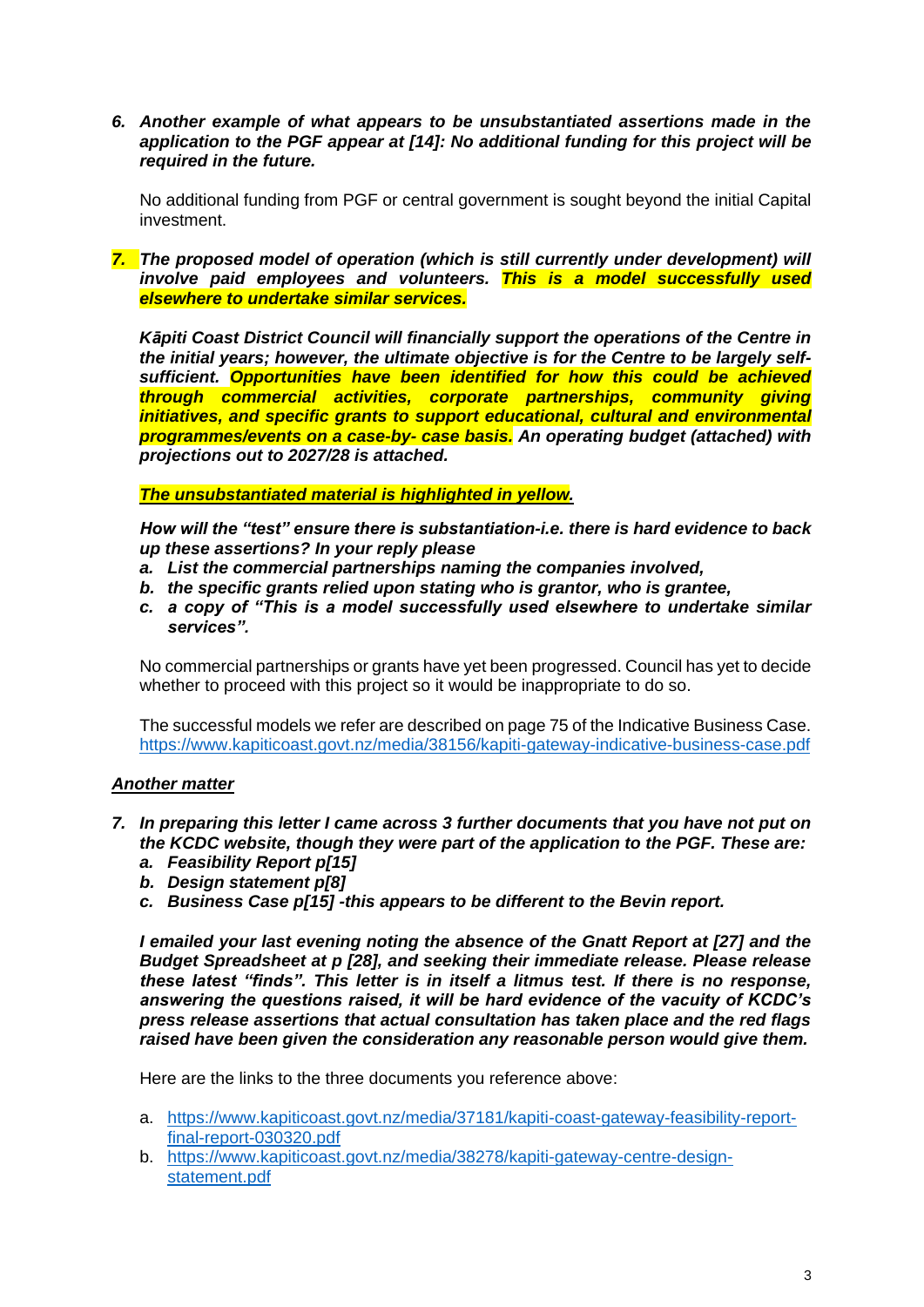### c. https://www.kapiticoast.govt.nz/media/38156/kapiti-gateway-indicative-businesscase.pdf

# **Re Gateway- Application-Business case**

### I write further to my earlier letter requesting a copy of the operations and projections budget referred to at p5/34 in the PGF application, which has still not been received.

We refer you to section 5.2 of the Indicative Business Case – Operating Budget Projections. which includes this table summarising projections and commentary:

| <b>Kapiti Gateway</b>                 | 20/21     | 21/22     | 22/23     | 23/24     | 24/25     | 25/26     | 26/27     | 27/28     |
|---------------------------------------|-----------|-----------|-----------|-----------|-----------|-----------|-----------|-----------|
| Revenue                               | 0         | 237,300   | 323,272   | 343,606   | 367,526   | 394.290   | \$424,427 | \$458,251 |
| <b>Total Revenue</b>                  | 0         | 237,300   | 323,272   | 343,606   | 367,526   | 394,290   | \$424,427 | \$458,251 |
| <b>Personnel Costs</b>                | 0         | 90,000    | 120,000   | 120,000   | 120,000   | 120,000   | \$120,000 | \$120,000 |
| <b>Other Operating Expenses</b>       | 0         | 61,500    | 82.000    | 82,000    | 82.000    | 82.000    | \$82,000  | \$82,000  |
| <b>Depreciation</b>                   | 0         | 76,032    | 101.376   | 101.376   | 101.376   | 101.376   | \$101,376 | \$101,376 |
| <b>Finance Expense</b>                | 23,569    | 70,793    | 107.053   | 107.053   | 107,053   | 107,053   | \$107,053 | \$107,053 |
| <b>Total Expenses</b>                 | 23,569    | 298,325   | 410,428   | 410,428   | 410,428   | 410.428   | \$410,428 | \$410,428 |
| <b>Net Operating</b><br>Profit/(Loss) | (23, 569) | (61, 025) | (87, 156) | (66, 822) | (42, 902) | (16, 138) | \$13,999  | \$47,822  |

8. Could you please supply me with the business models you refer to also at p5/34.

The proposed model of operation will involve paid employees and volunteers. This is a model successfully used elsewhere to undertake similar services. Kāpiti Coast District Council will financially support the operations of the Centre in the initial years:

To make it abundantly clear please supply:

- a. The names of these models
- b. All instances where these model has been used
- c. The annual returns of these enterprise, for the last financial year of their operation *incomes*
- d. Evidence proving how they have been "Successfully used".

The successful models we refer to are described on page 75 of the Indicative Business Case. https://www.kapiticoast.govt.nz/media/38156/kapiti-gateway-indicative-business-case.pdf

Council is aware that there is public interest in the Gateway project. For this reason a considerable amount of information has been proactively released as it becomes available. Council intends to continue to release information into the public domain as and when it is appropriate to do so.

Council notes that you, and related parties, have made a considerable number of requests for information. Many of these requests are repetitive and/or are seeking to question or debate matters that are either contained in the business case or in material that has been released by Council.

Clearly you are free to oppose the Gateway project. However, your continued requests for information are impacting on the ability of Council staff to carry out their substantive roles. In our view some of your requests could be regarded as frivolous or vexatious.